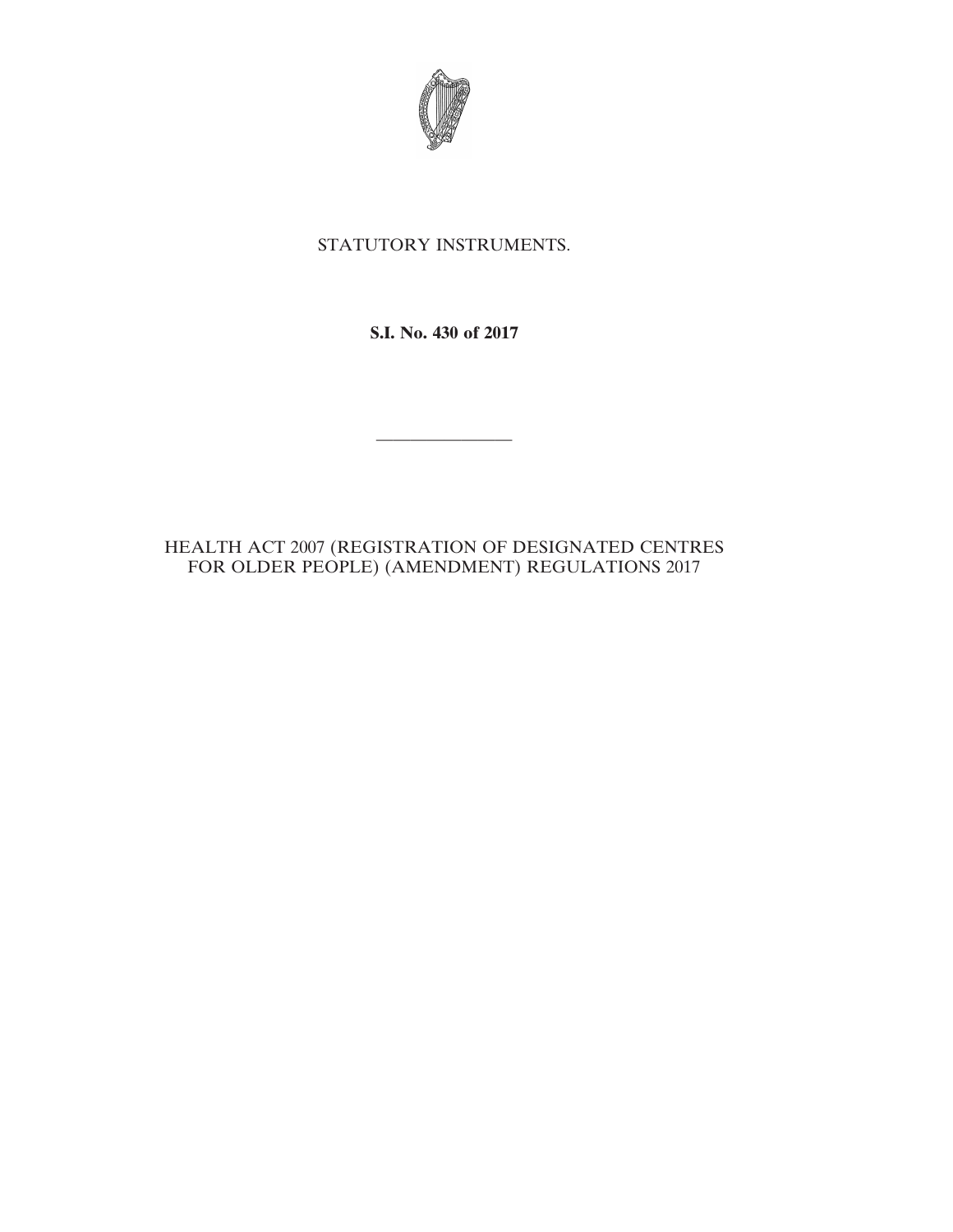## HEALTH ACT 2007 (REGISTRATION OF DESIGNATED CENTRES FOR OLDER PEOPLE) (AMENDMENT) REGULATIONS 2017

I, SIMON HARRIS, Minister for Health in exercise of the powers conferred on me by sections 98, 99 and 101 of the Health Act 2007 (No. 23 of 2007) (as adapted by the Health and Children (Alteration of Name of Department and Title of Minister) Order 2011 (S.I. No. 219 of 2011)), hereby make the following regulations:

1. These Regulations may be cited as the Health Act 2007 (Registration of Designated Centres for Older People) (Amendment) Regulations 2017 and shall come into operation on the 2nd day of October 2017.

2. Regulation 2 of the Health Act 2007 (Registration of Designated Centres for Older People) Regulations 2015 (S.I. No. 61 of 2015) is amended by the substitution of the following definition for the definition of "designated centre for older people":

" 'designated centre for older people' means a designated centre for older people to which paragraph (*a*)(iii) or paragraph (*c*) of the definition of 'designated centre' (amended by section 97 of, and Item I of Part 20 of Schedule 2 to, the Child and Family Agency Act 2013 (No. 40 of 2013)) in section 2 of the Act applies;".



GIVEN under my Official Seal, 2 October 2017.

> SIMON HARRIS, Minister for Health.

*Notice of the making of this Statutory Instrument was published in "Iris Oifigiúil" of* 6*th October*, 2017.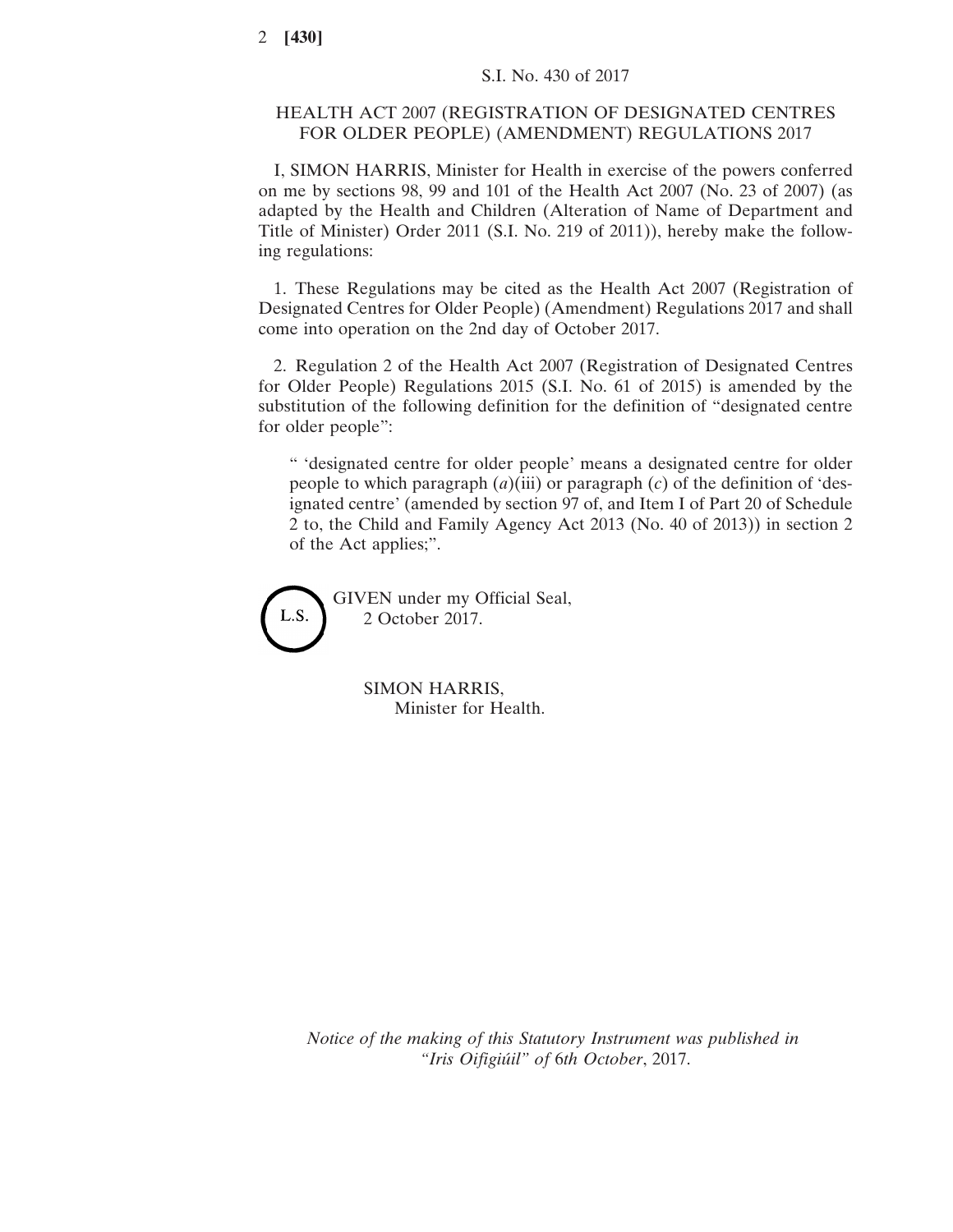**[430]** 3

## EXPLANATORY NOTE

*(This note is not part of the Instrument and does not purport to be a legal interpretation)*

This is a technical amendment to the Health Act 2007 (Registration of Designated Centres for Older People) Regulations 2015.